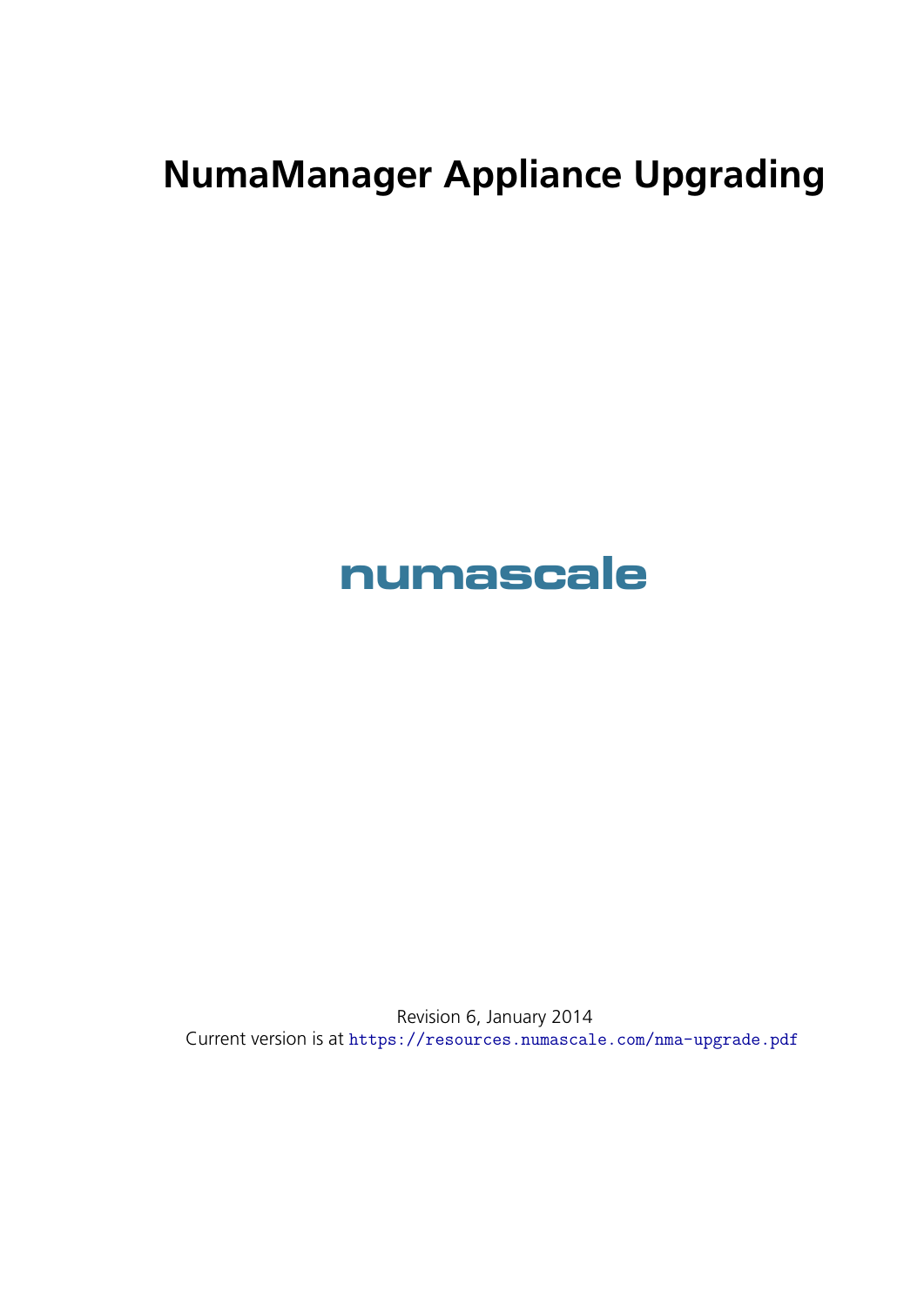## Contents

| 1 Upgrading |                                                                                                                                                                                                                                |  |  |
|-------------|--------------------------------------------------------------------------------------------------------------------------------------------------------------------------------------------------------------------------------|--|--|
|             |                                                                                                                                                                                                                                |  |  |
|             | 1.2 Console access enterity and the contract of the contract of the contract of the contract of the contract of the contract of the contract of the contract of the contract of the contract of the contract of the contract o |  |  |
|             |                                                                                                                                                                                                                                |  |  |
|             |                                                                                                                                                                                                                                |  |  |
|             |                                                                                                                                                                                                                                |  |  |
|             |                                                                                                                                                                                                                                |  |  |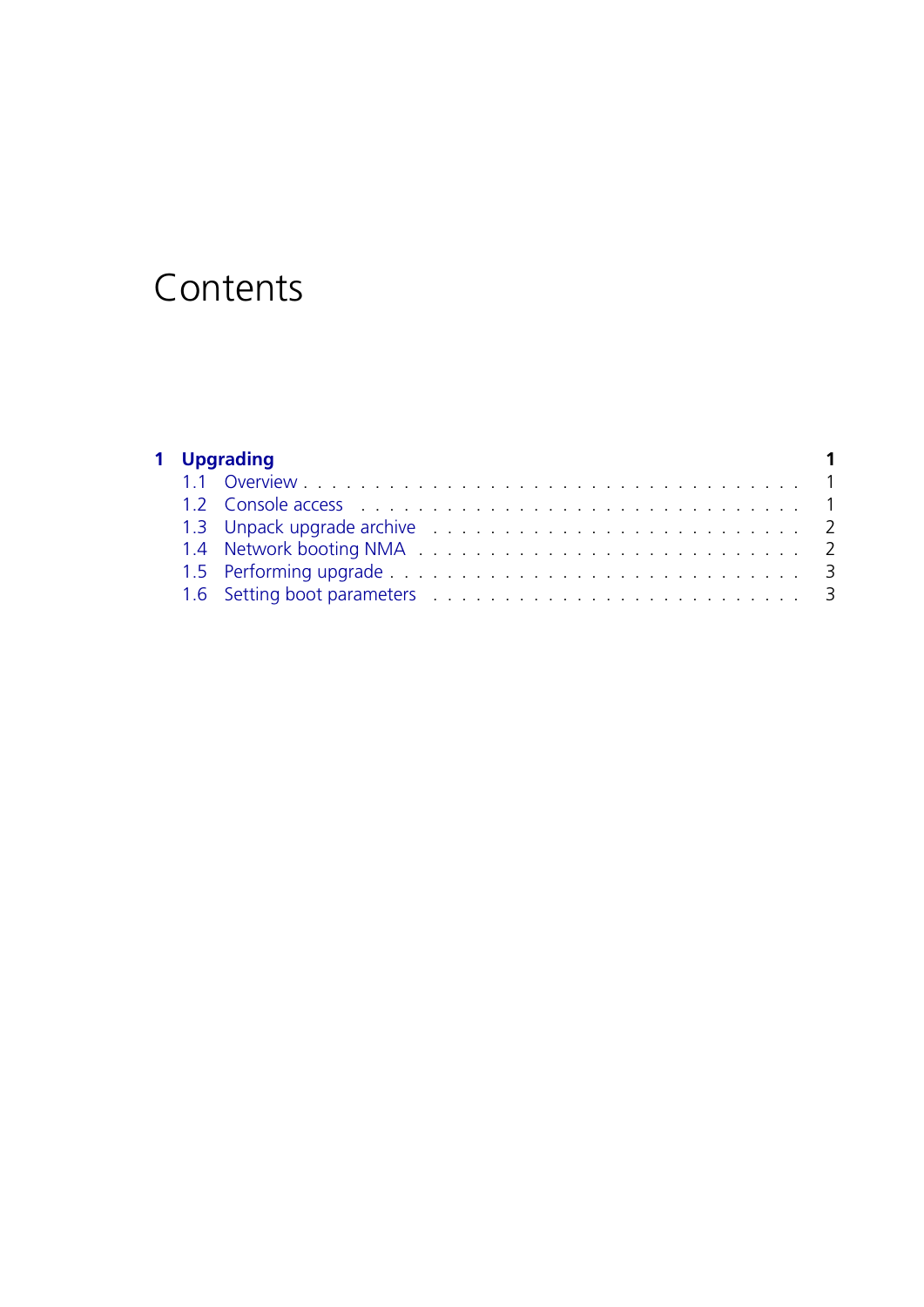# <span id="page-2-0"></span>Chapter 1

## Upgrading

#### <span id="page-2-1"></span>**1.1 Overview**

Upgrading the NumaManager Appliance (NMA) is required to ensure customers have a consistent and issue-free experience with managing NumaConnect-enabled servers.

- 1. Prepare the NMA with serial console access (requires microUSB to USB cable)
- 2. Unpack upgrade archive to TFTP-visible directory
- 3. Export archive contents over NFS with read-write permission
- 4. Boot the NMA from the unpacked kernel image and root filesystem
- 5. Run upgrade script
- 6. Setup standalone boot parameters

#### <span id="page-2-2"></span>**1.2 Console access**

To upgrade the NMA, access to it's console is required. The console is available only through the NMA's internal serial to USB bridge, which can be connected with the microUSB "Console" socket.

- 1. Connect the supplied (or any standard) microUSB to USB cable to the NMA's microUSB "Console" socket
- 2. Connect the other end (type A USB) to a linux system and install minicom
- 3. Set minicom's parameters to use ttyUSB0, 115200 BAUD rate, 8N1 parity, hardware flow control disabled and software flow control enabled
- 4. Power on the NMA, and interrupt the automatic boot within three seconds by pressing space

Please note that enabling hardware flow control may prevent keypresses being sent, so ensure it is disabled.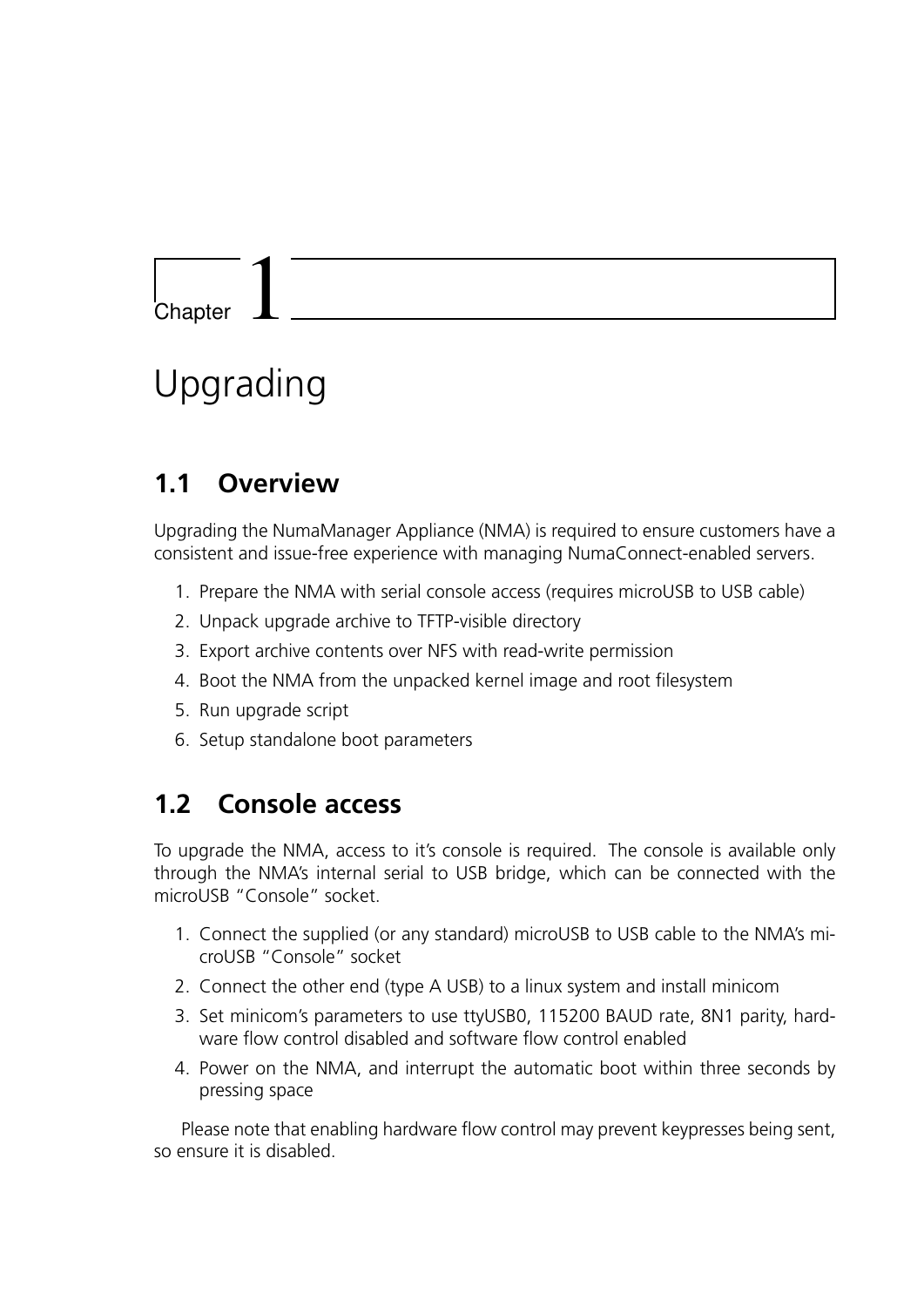#### **1.3 Unpack upgrade archive**

<span id="page-3-0"></span>The new software release includes the operating system (kernel and root filesystem) and NMA application software.

- 1. Fetch https://resources.numascale.com/nma-upgrade.tar.bz2
- 2. Copy this archive to your PXE server's TFTP root, eg /var/lib/tftpboot/nma-upgrade.tar.bz2
- 3. Remove any existing "nma-upgrade" directory in the TFTP root
- 4. Unpack as root with: [tar -xjpf nma-upgrade.tar.bz2](https://resources.numascale.com/nma-upgrade.tar.bz2)

### **1.4 Network booting NMA**

To perform the upgrade, the NMA must be booted from network to allow the upgrade script to rewrite the internal storage.

- 1. From another linux system, ensure that directory containing the unpacked NMA upgrade archive is exported over NFS and can be mounted, using IP addresses and paths appropriate to your environment, eg:
- <sup>1</sup> \$ sudo mount -t nfs -o vers=3,tcp 192.168.30.251:/diskless/ tftpboot/nma-upgrade /mnt
- <sup>2</sup> \$ ls /mnt
- <sup>3</sup> bin boot dev etc home lib media mnt net opt proc root run sbin selinux srv sys tmp usr var
- <sup>4</sup> \$ sudo umount /mnt
- 2. If the mounting fails, or the you see different directory contents, you need to correct the NFS-export and/or the mount IP address and/or path parameters.
- 3. Next, reapply power to the NMA, and interrupt automatic boot when prompted by pressing space, giving a "Marvell>>" prompt. If unable to interrupt boot, ensure hardware flow control is disabled.
- 4. Using the appropriate IP addresses and paths, set ipaddr, netmask, serverip, gatewayip and rootpath, load and boot the NMA kernel substituting the appropriate IP addresses and paths for the environment, eg:

```
1 setenv ipaddr 192.168.30.250
2 setenv netmask 255.255.255.0
3 setenv serverip 192.168.30.251
4 setenv gatewayip 192.168.30.252
5 setenv rootpath /diskless/tftpboot/nma-upgrade
6 setenv bootargs console=ttyS0 ,115200 ip=${ipaddr}::${gatewayip
     }:${netmask} nfsroot=${serverip}:${rootpath},nfsvers=3,tcp
7 tftpboot 0x2000000 nma-kernel
8 bootm 0x2000000
```
If a message similiar to "Unable to mount root fs via NFS" is received, the mount parameters need to be corrected.